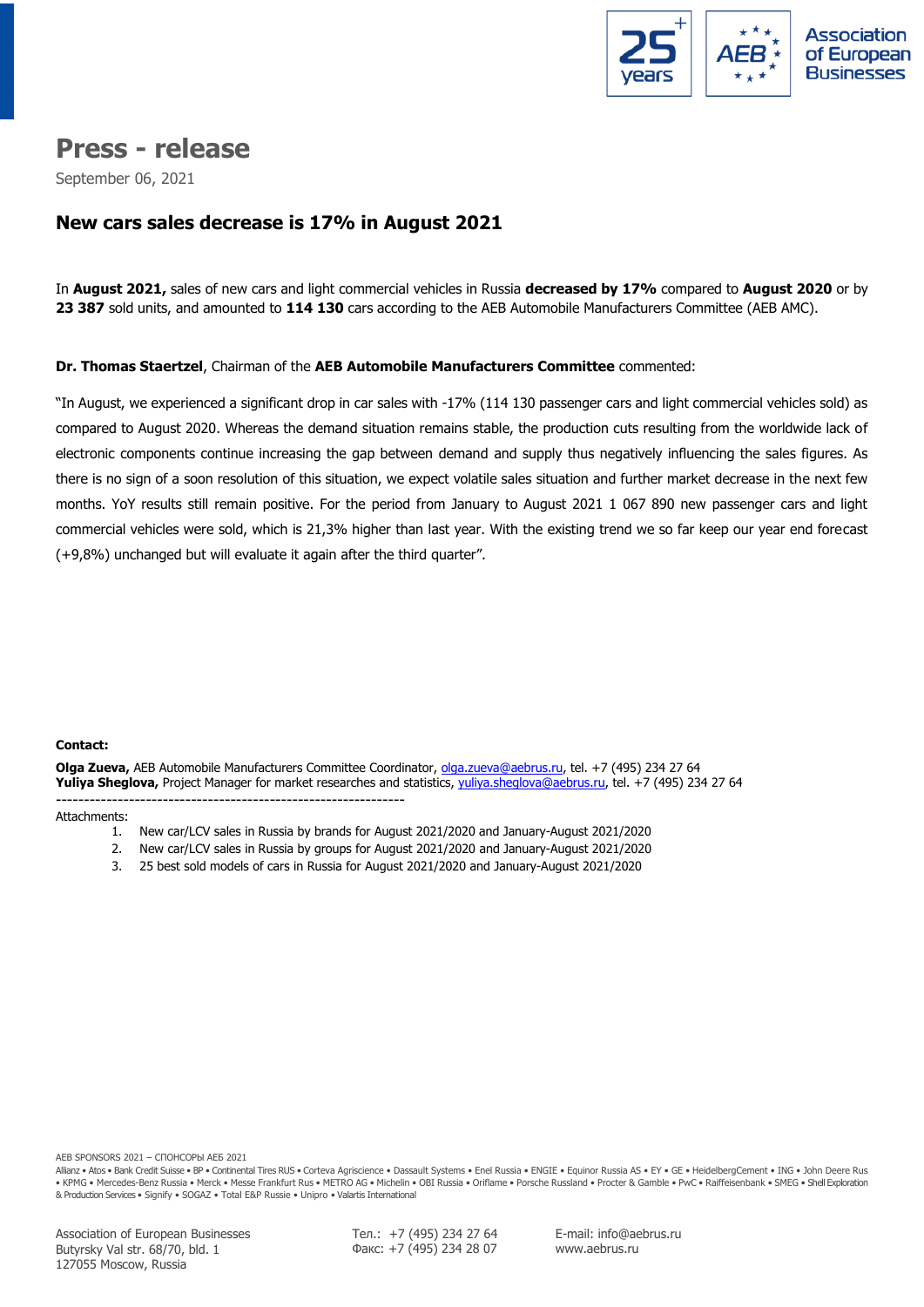

### **NEW CAR AND LCV SALES IN RUSSIA BY BRANDS FOR AUGUST 2021/2020 AND JANUARY-AUGUST 2021/2020**

Data submitted by the AEB Automobile Manufacturers Committee; retail sales of imported and locally produced vehicles. Note: The ranking is based on monthly results.

| rote: The furning is based on monemy results. |         | August                   |               |         | January-August |               |
|-----------------------------------------------|---------|--------------------------|---------------|---------|----------------|---------------|
| <b>BRAND</b>                                  | 2021    | 2020                     | $\frac{0}{0}$ | 2021    | 2020           | $\frac{0}{0}$ |
| Avtovaz (Lada)                                | 19 428  | 28 621                   | $-32%$        | 251 660 | 192 397        | 31%           |
| $KIA*$                                        | 17 277  | 19818                    | $-13%$        | 142 692 | 119 075        | 20%           |
| Hyundai*                                      | 14 10 6 | 17 462                   | $-19%$        | 118 559 | 95 633         | 24%           |
| Renault*                                      | 9 6 9 9 | 10 906                   | $-11%$        | 90 990  | 74 047         | 23%           |
| Toyota*                                       | 6 8 4 8 | 7 1 3 2                  | $-4%$         | 61 411  | 57 675         | 6%            |
| VW                                            | 6 7 5 4 | 11 400                   | $-41%$        | 64 686  | 60 196         | 7%            |
| Škoda                                         | 5 4 9 7 | 9 0 0 1                  | -39%          | 66 209  | 55 547         | 19%           |
| GAZ LCV*                                      | 5 1 6 1 | 3 8 5 6                  | 34%           | 33 603  | 27 29 6        | 23%           |
| Chery                                         | 2 9 5 6 | 1 1 2 4                  | 163%          | 21 200  | 4 8 7 5        | 335%          |
| Nissan                                        | 2 770   | 3 8 5 2                  | $-28%$        | 31 704  | 34 912         | $-9%$         |
| UAZ <sup>*</sup>                              | 2 7 2 0 | 2 9 1 0                  | $-7%$         | 18787   | 17813          | 5%            |
| Haval                                         | 2 3 7 3 | 1730                     | 37%           | 21 540  | 10 225         | 111%          |
| Geely                                         | 2 1 6 5 | 1726                     | 25%           | 14 0 38 | 7 5 6 3        | 86%           |
| Lexus                                         | 1957    | 1929                     | $1\%$         | 13 993  | 12 889         | 9%            |
| Ford LCV*                                     | 1914    | 1 1 1 2                  | 72%           | 12 008  | 7 247          | 66%           |
| Mazda                                         | 1913    | 2 0 9 8                  | $-9%$         | 19 061  | 16 441         | 16%           |
| Audi                                          | 1 651   | 1 2 4 8                  | 32%           | 12 248  | 8686           | 41%           |
| Mitsubishi                                    | 1 5 9 8 | 2 6 2 4                  | -39%          | 16 0 20 | 16 524         | $-3%$         |
| Volvo                                         | 986     | 822                      | 20%           | 6 1 0 8 | 4 1 1 2        | 49%           |
| Suzuki                                        | 918     | 773                      | 19%           | 6 6 2 9 | 4 607          | 44%           |
| Peugeot*                                      | 675     | 437                      | 54%           | 5 4 4 7 | 2 4 5 7        | 122%          |
| Subaru                                        | 433     | 604                      | $-28%$        | 4 2 5 4 | 3 3 5 9        | 27%           |
| Land Rover                                    | 428     | 394                      | 9%            | 4 3 1 1 | 3 5 6 3        | 21%           |
| Genesis                                       | 418     | 108                      | 287%          | 2 0 7 1 | 867            | 139%          |
| Porsche                                       | 359     | 780                      | $-54%$        | 4 3 7 4 | 3739           | 17%           |
| Changan                                       | 347     | 901                      | $-61%$        | 3 1 8 6 | 3788           | $-16%$        |
| <b>FAW</b>                                    | 347     | 406                      | $-15%$        | 2 1 0 2 | 1 5 0 5        | 40%           |
| Citroën*                                      | 341     | 306                      | 11%           | 3 0 6 1 | 1892           | 62%           |
| Cadillac                                      | 315     | 140                      | 125%          | 1716    | 778            | 121%          |
| Cheryexeed                                    | 304     | $\overline{\phantom{0}}$ |               | 1924    |                |               |
| VW NFZ*                                       | 292     | 442                      | $-34%$        | 3 9 5 4 | 3 2 0 9        | 23%           |
| $Opel*$                                       | 193     | 89                       | 117%          | 1 2 3 2 | 202            | 510%          |
| Jeep                                          | 153     | 244                      | $-37%$        | 1 1 5 7 | 1 0 9 4        | 6%            |
| FIAT*                                         | 113     | 126                      | $-10%$        | 809     | 749            | 8%            |
| Honda                                         | 110     | 150                      | $-27%$        | 906     | 1 0 9 3        | $-17%$        |
| Infiniti                                      | 107     | 210                      | -49%          | 1 3 9 9 | 1 0 2 7        | 36%           |
| Isuzu*                                        | 104     | 76                       | 37%           | 525     | 617            | $-15%$        |

AEB SPONSORS 2021 – СПОНСОРЫ АЕБ 2021

Allianz • Atos • Bank Credit Suisse • BP • Continental Tires RUS • Corteva Agriscience • Dassault Systems • Enel Russia • ENGIE • Equinor Russia AS • EY • GE • HeidelbergCement • ING • John Deere Rus • KPMG • Mercedes-Benz Russia • Merck • Messe Frankfurt Rus • METRO AG • Michelin • OBI Russia • Oriflame • Porsche Russland • Procter & Gamble • PwC • Raiffeisenbank • SMEG • Shell Exploration<br>& Production Services • Sign

Association of European Businesses Butyrsky Val str. 68/70, bld. 1 127055 Moscow, Russia

Phone: +7 (495) 234 27 64 Fax:  $+7(495)$  234 28 07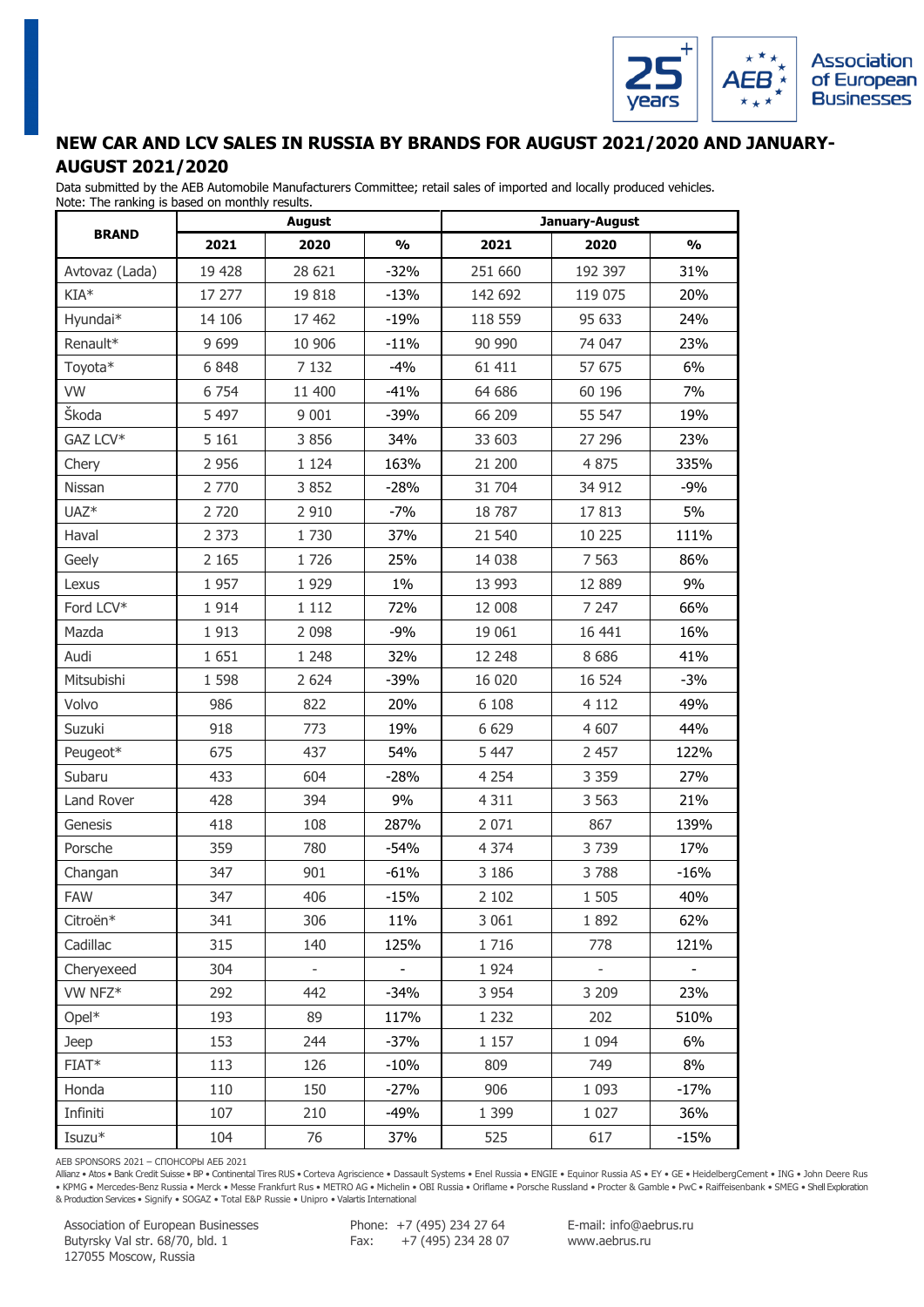

| <b>DFM</b>        | 103          | 85                           | 21%                      | 154            | 609     | $-75%$ |
|-------------------|--------------|------------------------------|--------------------------|----------------|---------|--------|
| <b>GAC</b>        | 72           | $\qquad \qquad \blacksquare$ | ۰                        | 451            | ۰       | ۰      |
| Jaguar            | 72           | 78                           | $-8%$                    | 377            | 592     | -36%   |
| Chevrolet         | 69           | 40                           | 73%                      | 295            | 340     | $-13%$ |
| Lifan             | 54           | 124                          | $-56%$                   | 537            | 866     | $-38%$ |
| $I$ veco $*$      | 20           | 29                           | $-31%$                   | 325            | 205     | 59%    |
| <b>Brilliance</b> | 7            | 30                           | -77%                     | 96             | 109     | $-12%$ |
| Zotye             | 2            | 24                           | $-92%$                   | 43             | 146     | $-71%$ |
| Foton*            | 1            | 8                            | $-88%$                   | 33             | 40      | $-18%$ |
| Ford*             | $\mathbf{0}$ | 2                            |                          | $\mathbf{1}$   | 89      | $-99%$ |
| Chrysler          | -            | 6                            | $\overline{\phantom{0}}$ | $\overline{2}$ | 22      | $-91%$ |
| Hyundai LCV*      |              | 16                           |                          | $\overline{2}$ | 130     | $-98%$ |
| Avtovaz (Niva)    |              | 215                          |                          |                | 8771    |        |
| Datsun            |              | 1 3 0 3                      |                          |                | 10 580  |        |
| <b>Total</b>      | 114 130      | 137 517                      | $-17,0%$                 | 1067890        | 880 198 | 21,3%  |

**\*LCV sales are included into total brand's sales if exist in the product line of the brand (marked with\*); reported separately for some brands. LCV<3,5t (with several exceptions reaching highest range of 6t). Some updates concerning LCV data August occur.**

AEB SPONSORS 2021 – СПОНСОРЫ АЕБ 2021

Allianz • Atos • Bank Credit Suisse • BP • Continental Tires RUS • Corteva Agriscience • Dassault Systems • Enel Russia • ENGIE • Equinor Russia AS • EY • GE • HeidelbergCement • ING • John Deere Rus • KPMG • Mercedes-Benz Russia • Merck • Messe Frankfurt Rus • METRO AG • Michelin • OBI Russia • Oriflame • Porsche Russland • Procter & Gamble • PwC • Raiffeisenbank • SMEG • Shell Exploration<br>& Production Services • Sign

Association of European Businesses Butyrsky Val str. 68/70, bld. 1 127055 Moscow, Russia

Phone: +7 (495) 234 27 64 Fax: +7 (495) 234 28 07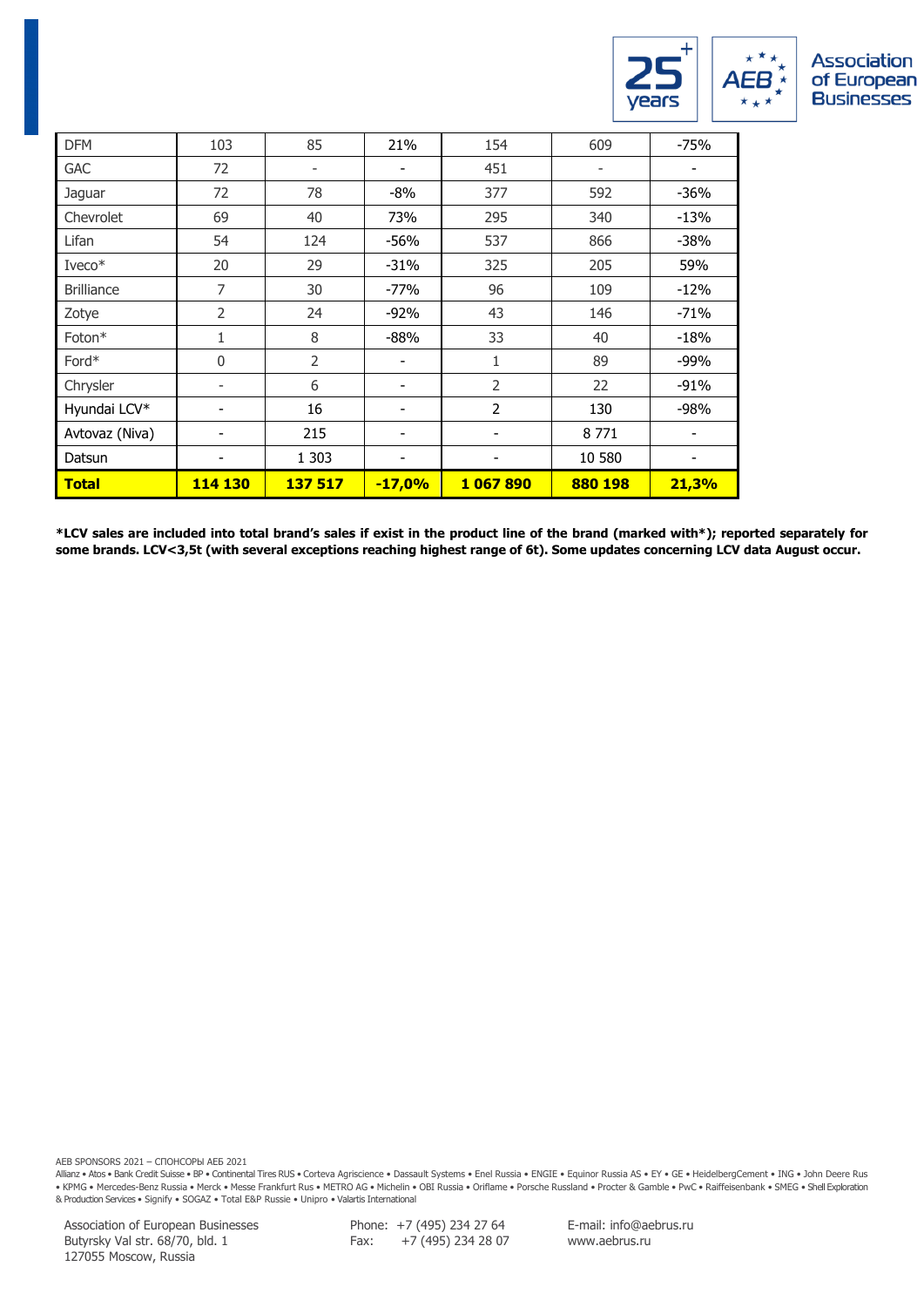

# **CAR AND LCV SALES IN RUSSIA BY GROUPS FOR AUGUST 2021/2020 AND JANUARY-AUGUST 2021/2020**

Data submitted by the AEB Automobile Manufacturers Committee; retail sales of imported and locally produced vehicles. Note: The ranking is based on monthly results

|                                                             |                          |         |                          | August                   |               |                          |                          |         |                          | January-August |                          |                          |
|-------------------------------------------------------------|--------------------------|---------|--------------------------|--------------------------|---------------|--------------------------|--------------------------|---------|--------------------------|----------------|--------------------------|--------------------------|
| Brand /<br><b>Group</b>                                     |                          | % Share |                          |                          | <b>Volume</b> |                          |                          | % Share |                          |                | <b>Volume</b>            |                          |
|                                                             | 2021                     | 2020    | <b>YOY</b>               | 2021                     | 2020          | $\frac{0}{0}$            | 2021                     | 2020    | <b>YOY</b>               | 2021           | 2020                     | $\frac{0}{0}$            |
| AVTOVAZ-<br><b>RENAULT-</b><br>NISSAN-<br><b>MITSUBISHI</b> | 29,4                     | 34,7    | $-5,3$                   | 33 602                   | 47 731        | $-29,6%$                 | 36,7                     | 38,4    | $-1,7$                   | 391 773        | 338 258                  | 15,8%                    |
| <b>AVTOVAZ</b><br>(LADA)                                    | 17,0                     | 20,8    | $-3,8$                   | 19 428                   | 28 621        | $-32,1%$                 | 23,6                     | 21,9    | 1,7                      | 251 660        | 192 397                  | 30,8%                    |
| <b>AVTOVAZ</b><br>(NIVA)                                    | $\overline{\phantom{a}}$ | 0,2     | $\overline{\phantom{a}}$ | $\overline{\phantom{a}}$ | 215           | $\overline{\phantom{a}}$ | $\overline{\phantom{a}}$ | 1,0     | $\overline{\phantom{a}}$ |                | 8771                     | $\overline{\phantom{a}}$ |
| <b>RENAULT</b>                                              | 8,5                      | 7,9     | 0,6                      | 9 6 9 9                  | 10 906        | $-11,1%$                 | 8,5                      | 8,4     | 0,1                      | 90 990         | 74 047                   | 22,9%                    |
| <b>NISSAN</b>                                               | 2,4                      | 2,8     | $-0,4$                   | 2 770                    | 3 8 5 2       | $-28,1%$                 | 3,0                      | 4,0     | $-1,0$                   | 31 704         | 34 912                   | $-9,2%$                  |
| <b>INFINITI</b>                                             | 0,1                      | 0,2     | $-0,1$                   | 107                      | 210           | $-49,0%$                 | 0,1                      | 0,1     | 0,0                      | 1 3 9 9        | 1 0 2 7                  | 36,2%                    |
| <b>MITSUBISHI</b>                                           | 1,4                      | 1,9     | $-0,5$                   | 1 5 9 8                  | 2 6 2 4       | $-39,1%$                 | 1,5                      | 1,9     | $-0,4$                   | 16 020         | 16 524                   | $-3,1%$                  |
| <b>DATSUN</b>                                               |                          | 0,9     |                          |                          | 1 3 0 3       |                          |                          | 1,2     | $\blacksquare$           |                | 10 580                   |                          |
| KIA                                                         | 15,1                     | 14,4    | 0,7                      | 17 277                   | 19818         | $-12,8%$                 | 13,4                     | 13,5    | $-0,1$                   | 142 692        | 119 075                  | 19,8%                    |
| <b>HYUNDAI</b><br>Group                                     | 12,7                     | 12,8    | $-0,1$                   | 14 5 24                  | 17 570        | $-17,3%$                 | 11,3                     | 11,0    | 0,3                      | 120 630        | 96 500                   | 25,0%                    |
| <b>HYUNDAI</b>                                              | 12,4                     | 12,7    | $-0,3$                   | 14 10 6                  | 17 462        | $-19,2%$                 | 11,1                     | 10,9    | 0,2                      | 118 559        | 95 633                   | 24,0%                    |
| <b>GENESIS</b>                                              | 0,4                      | 0,1     | 0,3                      | 418                      | 108           | 287,0%                   | 0,2                      | 0,1     | 0,1                      | 2 0 7 1        | 867                      | 138,9%                   |
| <b>VW Group</b>                                             | 12,4                     | 16,1    | $-3,7$                   | 14 194                   | 22 091        | $-35,7%$                 | 13,8                     | 14,5    | $-0,7$                   | 147 097        | 127 638                  | 15,2%                    |
| <b>VOLKSWAGEN</b><br>cars                                   | 5,9                      | 8,3     | $-2,4$                   | 6 7 5 4                  | 11 400        | $-40,8%$                 | 6,1                      | 6,8     | $-0,7$                   | 64 686         | 60 196                   | 7,5%                     |
| ŠKODA                                                       | 4,8                      | 6,5     | $-1,7$                   | 5 4 9 7                  | 9 0 0 1       | $-38,9%$                 | 6,2                      | 6,3     | $-0,1$                   | 66 209         | 55 547                   | 19,2%                    |
| <b>AUDI</b>                                                 | 1,4                      | 0,9     | 0,5                      | 1 6 5 1                  | 1 2 4 8       | 32,3%                    | 1,1                      | 1,0     | 0,1                      | 12 248         | 8 6 8 6                  | 41,0%                    |
| <b>VOLKSWAGEN</b><br>vans                                   | 0,3                      | 0,3     | 0,0                      | 292                      | 442           | $-33,9%$                 | 0,4                      | 0,4     | 0,0                      | 3 9 5 4        | 3 2 0 9                  | 23,2%                    |
| <b>TOYOTA</b><br>Group                                      | 7,7                      | 6, 6    | 1,1                      | 8 8 0 5                  | 9 0 6 1       | $-2,8%$                  | 7,1                      | 8,0     | $-0,9$                   | 75 404         | 70 564                   | 6,9%                     |
| <b>TOYOTA</b>                                               | 6,0                      | 5,2     | 0,8                      | 6 8 4 8                  | 7 1 3 2       | $-4,0%$                  | 5,8                      | 6,6     | $-0,8$                   | 61 411         | 57 675                   | 6,5%                     |
| <b>LEXUS</b>                                                | 1,7                      | 1,4     | 0,3                      | 1 9 5 7                  | 1 9 2 9       | 1,5%                     | 1,3                      | 1,5     | $-0,2$                   | 13 993         | 12 8 89                  | 8,6%                     |
| <b>GAZ LCV</b>                                              | 4,5                      | 2,8     | 1,7                      | 5 1 6 1                  | 3 8 5 6       | 33,8%                    | 3,1                      | 3,1     | 0,0                      | 33 603         | 27 29 6                  | 23,1%                    |
| <b>CHERY Group</b>                                          | 2,9                      | 0,8     | 2,1                      | 3 2 6 0                  | 1 1 2 4       | 190,0%                   | 2,2                      | 0,6     | 1,6                      | 23 124         | 4 8 7 5                  | 374,3%                   |
| <b>CHERY</b>                                                | 2,6                      | 0,8     | 1,8                      | 2 9 5 6                  | 1 1 2 4       | 163,0%                   | 2,0                      | 0,6     | 1,4                      | 21 200         | 4 8 7 5                  | 334,9%                   |
| <b>CHERYEXEED</b>                                           | 0,3                      |         |                          | 304                      |               |                          | 0,2                      |         |                          | 1 9 2 4        | $\overline{\phantom{a}}$ |                          |
| <b>UAZ</b>                                                  | 2,4                      | 2,1     | 0,3                      | 2 7 2 0                  | 2 9 1 0       | $-6,5%$                  | 1,8                      | 2,0     | $-0,2$                   | 18 7 87        | 17813                    | 5,5%                     |
| <b>HAVAL</b>                                                | 2,1                      | 1,3     | 0,8                      | 2 3 7 3                  | 1 7 3 0       | 37,2%                    | 2,0                      | 1,2     | 0,8                      | 21 540         | 10 225                   | 110,7%                   |
| <b>GEELY</b>                                                | 1,9                      | 1,3     | 0,6                      | 2 1 6 5                  | 1726          | 25,4%                    | 1,3                      | 0,9     | 0,4                      | 14 0 38        | 7 5 6 3                  | 85,6%                    |
| <b>FORD LCV</b>                                             | 1,7                      | 0,8     | 0,9                      | 1 9 1 4                  | 1 1 1 2       | 72,1%                    | 1,1                      | 0,8     | 0,3                      | 12 008         | 7 2 4 7                  | 65,7%                    |
| MAZDA                                                       | 1,7                      | 1,5     | 0,2                      | 1 9 1 3                  | 2 0 9 8       | $-8,8%$                  | 1,8                      | 1,9     | $-0,1$                   | 19 061         | 16 441                   | 15,9%                    |
| <b>STELLANTIS</b>                                           | 1,3                      | 0,9     | 0,4                      | 1 475                    | 1 208         | 22,1%                    | 1,1                      | 0,7     | 0,4                      | 11 708         | 6 4 1 6                  | 82,5%                    |
| PEUGEOT                                                     | 0,6                      | 0,3     | 0,3                      | 675                      | 437           | 54,5%                    | 0, 5                     | 0,3     | 0,2                      | 5 4 4 7        | 2 4 5 7                  | 121,7%                   |
| <b>CITROËN</b>                                              | 0,3                      | 0,2     | 0,1                      | 341                      | 306           | 11,4%                    | 0,3                      | 0,2     | 0,1                      | 3 0 6 1        | 1892                     | 61,8%                    |
| OPEL                                                        | 0,2                      | 0,1     | 0,1                      | 193                      | 89            | 116,9%                   | 0,1                      | 0,0     | 0,1                      | 1 2 3 2        | 202                      | 509,9%                   |
| <b>FIAT</b>                                                 | 0,1                      | 0,1     | 0,0                      | 113                      | 126           | $-10,3%$                 | 0,1                      | 0,1     | 0,0                      | 809            | 749                      | 8,0%                     |
| <b>CHRYSLER</b>                                             | $\blacksquare$           | 0,0     | $\blacksquare$           | $\overline{\phantom{a}}$ | 6             | $\overline{\phantom{0}}$ | 0,0                      | 0,0     | 0,0                      | $\overline{2}$ | 22                       | $-90,9%$                 |
| <b>JEEP</b>                                                 | 0,1                      | 0,2     | $-0,1$                   | 153                      | 244           | $-37,3%$                 | 0,1                      | 0,1     | 0,0                      | 1 1 5 7        | 1 0 9 4                  | 5,8%                     |
| <b>VOLVO</b>                                                | 0,9                      | 0,6     | 0,3                      | 986                      | 822           | 20,0%                    | 0,6                      | 0, 5    | 0,1                      | 6 1 0 8        | 4 1 1 2                  | 48,5%                    |

AEB SPONSORS 2021 – СПОНСОРЫ АЕБ 2021

Allianz • Atos • Bank Credit Suisse • BP • Continental Tires RUS • Corteva Agriscience • Dassault Systems • Enel Russia • ENGIE • Equinor Russia AS • EY • GE • HeidelbergCement • ING • John Deere Rus • KPMG • Mercedes-Benz Russia • Merck • Messe Frankfurt Rus • METRO AG • Michelin • OBI Russia • Oriflame • Porsche Russland • Procter & Gamble • PwC • Raiffeisenbank • SMEG • Shell Exploration & Production Services • Signify • SOGAZ • Total E&P Russie • Unipro • Valartis International

Association of European Businesses Butyrsky Val str. 68/70, bld. 1 127055 Moscow, Russia

Phone: +7 (495) 234 27 64 Fax:  $+7(495)$  234 28 07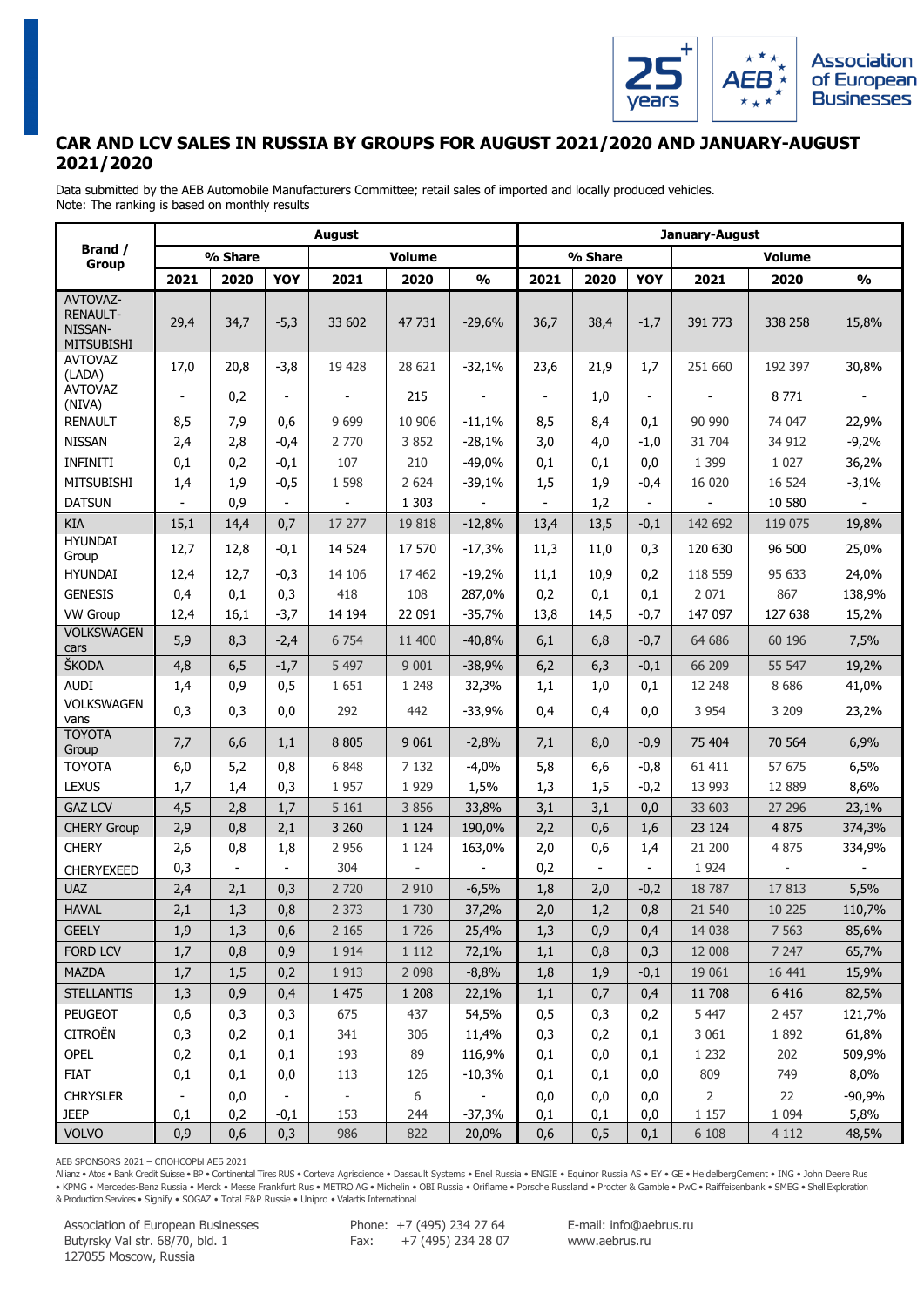

 $A\overset{\star}{\mathbf{E}}\overset{\star}{\mathbf{B}}\overset{\star}{\underset{\star}{\star}}$ 

| <b>SUZUKI</b>                      | 0,8                      | 0,6   | 0,2                      | 918            | 773            | 18,8%    | 0,6                      | 0,5                      | 0,1                      | 6 6 29         | 4 607             | 43,9%    |
|------------------------------------|--------------------------|-------|--------------------------|----------------|----------------|----------|--------------------------|--------------------------|--------------------------|----------------|-------------------|----------|
| <b>JAGUAR LAND</b><br><b>ROVER</b> | 0,4                      | 0,3   | 0,1                      | 500            | 472            | 5,9%     | 0,4                      | 0,5                      | $-0,1$                   | 4 6 8 8        | 4 1 5 5           | 12,8%    |
| <b>LAND ROVER</b>                  | 0,4                      | 0,3   | 0,1                      | 428            | 394            | 8,6%     | 0,4                      | 0,4                      | 0,0                      | 4 3 1 1        | 3 5 6 3           | 21,0%    |
| <b>JAGUAR</b>                      | 0,1                      | 0,1   | 0,0                      | 72             | 78             | $-7,7%$  | 0,0                      | 0,1                      | $-0,1$                   | 377            | 592               | $-36,3%$ |
| <b>SUBARU</b>                      | 0,4                      | 0,4   | 0,0                      | 433            | 604            | $-28,3%$ | 0,4                      | 0,4                      | 0,0                      | 4 2 5 4        | 3 3 5 9           | 26,6%    |
| <b>GM Group</b>                    | 0,3                      | 0,1   | 0,2                      | 384            | 180            | 113,3%   | 0,2                      | 0,1                      | 0,1                      | 2 0 1 1        | 1 1 1 8           | 79,9%    |
| <b>CHEVROLET</b>                   | 0,1                      | 0,0   | 0,1                      | 69             | 40             | 72,5%    | 0,0                      | 0,0                      | 0,0                      | 295            | 340               | $-13,2%$ |
| <b>CADILLAC</b>                    | 0,3                      | 0,1   | 0,2                      | 315            | 140            | 125,0%   | 0,2                      | 0,1                      | 0,1                      | 1 7 1 6        | 778               | 120,6%   |
| <b>PORSCHE</b>                     | 0,3                      | 0,6   | $-0,3$                   | 359            | 780            | $-54,0%$ | 0,4                      | 0,4                      | 0,0                      | 4 3 7 4        | 3739              | 17,0%    |
| <b>CHANGAN</b>                     | 0,3                      | 0,7   | $-0,4$                   | 347            | 901            | $-61,5%$ | 0,3                      | 0,4                      | $-0,1$                   | 3 1 8 6        | 3788              | $-15,9%$ |
| <b>FAW</b>                         | 0,3                      | 0,3   | 0,0                      | 347            | 406            | $-14,5%$ | 0,2                      | 0,2                      | 0,0                      | 2 1 0 2        | 1 5 0 5           | 39,7%    |
| <b>HONDA</b>                       | 0,1                      | 0,1   | 0,0                      | 110            | 150            | $-26,7%$ | 0,1                      | 0,1                      | 0,0                      | 906            | 1 0 9 3           | $-17,1%$ |
| <b>ISUZU</b>                       | 0,1                      | 0,1   | 0,0                      | 104            | 76             | 36,8%    | 0,0                      | 0,1                      | $-0,1$                   | 525            | 617               | $-14,9%$ |
| <b>DFM</b>                         | $\overline{\phantom{a}}$ | 0,1   | $\overline{\phantom{a}}$ | 103            | 85             | 21,2%    | $\overline{\phantom{a}}$ | 0,1                      | $\overline{\phantom{a}}$ | 154            | 609               | $-74,7%$ |
| <b>GAC</b>                         | 0,1                      |       | $\overline{\phantom{a}}$ | 72             |                |          | 0,0                      | $\overline{\phantom{0}}$ | $\overline{\phantom{a}}$ | 451            | $\qquad \qquad -$ |          |
| <b>LIFAN</b>                       | 0,0                      | 0,1   | $-0,1$                   | 54             | 124            | $-56,5%$ | 0,1                      | 0,1                      | 0,0                      | 537            | 866               | $-38,0%$ |
| <b>IVECO</b>                       | 0,0                      | 0,0   | 0,0                      | 20             | 29             | $-31,0%$ | 0,0                      | 0,0                      | 0,0                      | 325            | 205               | 58,5%    |
| <b>BRILLIANCE</b>                  | 0,0                      | 0,0   | 0,0                      | $\overline{7}$ | 30             | $-76,7%$ | 0,0                      | 0,0                      | 0,0                      | 96             | 109               | $-11,9%$ |
| <b>ZOTYE</b>                       | 0,0                      | 0,0   | 0,0                      | $\overline{2}$ | 24             | $-91,7%$ | 0,0                      | 0,0                      | 0,0                      | 43             | 146               | $-70,5%$ |
| <b>FOTON</b>                       | 0,0                      | 0,0   | 0,0                      | $\mathbf{1}$   | 8              | $-87,5%$ | 0,0                      | 0,0                      | 0,0                      | 33             | 40                | $-17,5%$ |
| <b>HYUNDAI LCV</b>                 |                          | 0,0   |                          |                | 16             |          | 0,0                      | 0,0                      | 0,0                      | $\overline{2}$ | 130               | $-98,5%$ |
| <b>FORD</b>                        | 0,0                      | 0,0   | 0,0                      | $\overline{0}$ | $\overline{2}$ |          | 0,0                      | 0,0                      | 0,0                      | $\mathbf{1}$   | 89                | $-98,9%$ |
| <b>Total</b>                       | 100,0                    | 100,0 |                          | 114 130        | 137 517        | $-17,0%$ | 100,0                    | 100,0                    |                          | 1 067 890      | 880 198           | 21,3%    |

Different from the international classification: brands represented on the Russian market by SOLLERS Group; see also above.

| <b>SOLLERS</b><br>Group | 4 <sub>1</sub>              | 2,9          | <b></b> | 4 6 3 4 | 4 0 2 2 | 15,2% | 2.9        | ה ר<br>Z,c | 0,1    | 30 795        | 25 060  | 22,9% |
|-------------------------|-----------------------------|--------------|---------|---------|---------|-------|------------|------------|--------|---------------|---------|-------|
| Ford LCV                | <u>، ، ۱</u>                | 0,8          | 0.9     | 1914    | 112     | 72%   | <b>+,+</b> | 0,8        | 0,3    | 008<br>$\sim$ | 7 2 4 7 | 66%   |
| <b>UAZ</b>              | $\mathcal{L}^{\mathcal{A}}$ | <u>_ . _</u> | 0,3     | 2 7 2 0 | 2 9 1 0 | $-7%$ | 1.8        | ח ר<br>z.u | $-0,2$ | 787<br>18     | .7813   | 5%    |

AEB SPONSORS 2021 – СПОНСОРЫ АЕБ 2021

Allianz • Atos • Bank Credit Suisse • BP • Continental Tires RUS • Corteva Agriscience • Dassault Systems • Enel Russia • ENGIE • Equinor Russia AS • EY • GE • HeidelbergCement • ING • John Deere Rus • KPMG • Mercedes-Benz Russia • Merck • Messe Frankfurt Rus • METRO AG • Michelin • OBI Russia • Oriflame • Porsche Russland • Procter & Gamble • PwC • Raiffeisenbank • SMEG • Shell Exploration<br>& Production Services • Sign

Association of European Businesses Butyrsky Val str. 68/70, bld. 1 127055 Moscow, Russia

Phone: +7 (495) 234 27 64 Fax: +7 (495) 234 28 07